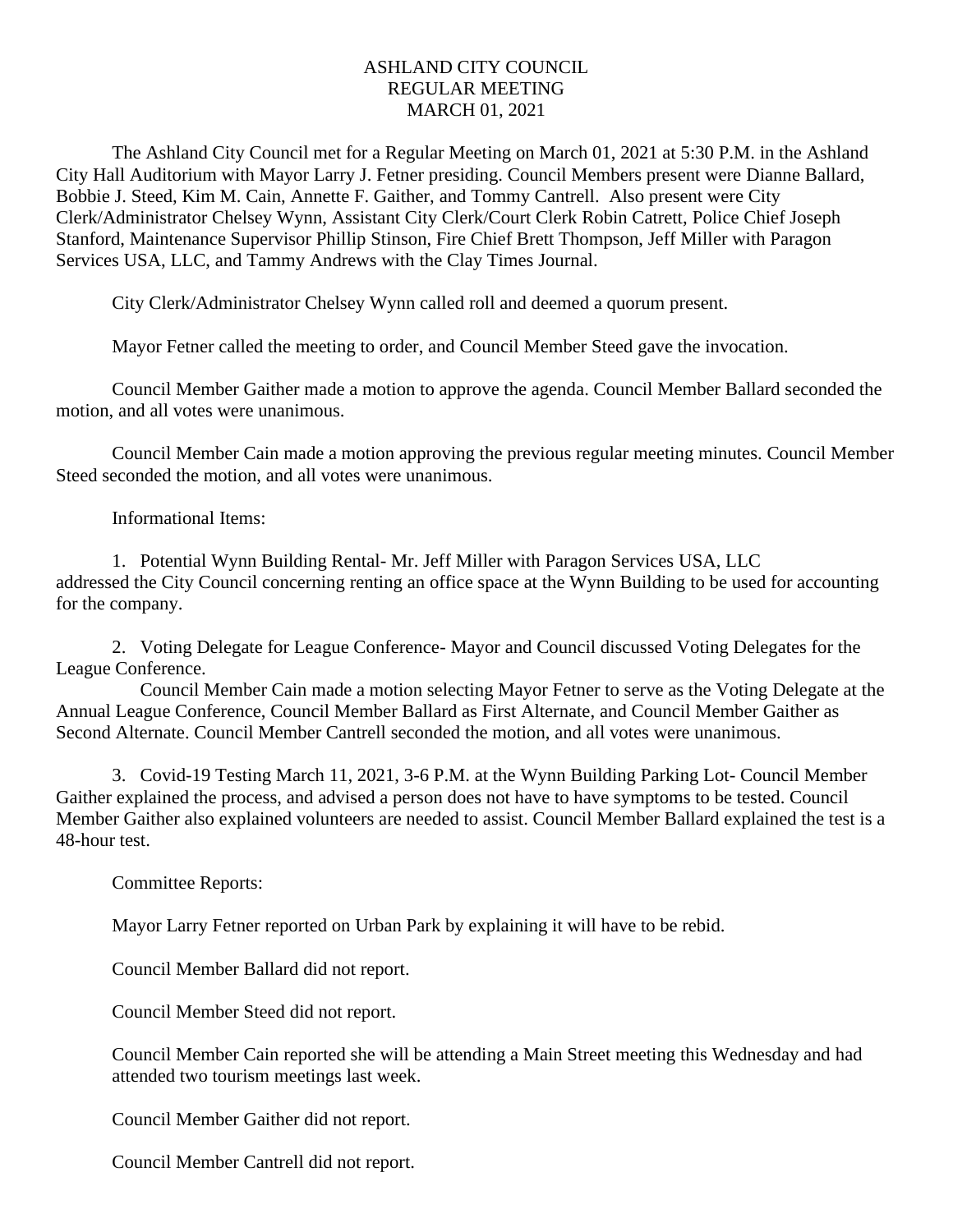City Clerk/Administrator Chelsey Wynn reported flyers for Covid-19 testing will be ready tomorrow. Clerk Wynn also reported she is still working with FEMA for reimbursement on Hurricane Zeta Damage.

Maintenance Supervisor Phillip Stinson reported the Maintenance Department has been laying floor at the Wynn Building and working to clean up the Watershed.

Police Chief Stanford reported the tablets are in, all the hardware was installed last week, and they will be ready to be installed in the Tahoe's soon. Chief Stanford also reported the barricades and cones purchased through the Homeland Security Grant are in.

Fire Chief Thompson reported on Agenda Items.

New Business:

Council Member Gaither made a motion to approve the bills received since the last meeting in the amount of \$1,885.81. Council Member Cain seconded the motion, and all votes were unanimous.

Council Member Cain made a motion approving Court Clerk Robin Catrett and Magistrate Sarah McKemie to attend court training in Madison, Alabama on May 07, 2021, pay registration fees of \$150.00 each, and reimburse travel expenses. Council Member Ballard seconded the motion, and all votes were unanimous.

Council Member Gaither made a motion approving Court Clerk Robin Catrett and Magistrate Sarah McKemie to attend the 2021 Regional Seminar for Municipal Court on April 8-9, 2021, pay registration fees of \$195.00 each, and reimburse travel expenses. Council Member Cantrell seconded the motion, and all votes were unanimous.

Council Member Cain made a motion to be a Silver Sponsor for the Clay County Fair at a cost of \$500.00. Council Member Cantrell seconded the motion, and all votes were unanimous.

Council Member Gaither made a motion approving to purchase protective cases for iPads (for council) at a total cost of \$413.94. Council Member Ballard seconded the motion, and all votes were unanimous.

Council Member Cantrell made a motion approving to give Ronald Wideman a 2-step evaluation-based raise to Range 9 Step 9 effective March 06, 2021. Council Member Gaither seconded the motion, and all votes were unanimous.

Council Member Cantrell made a motion approving to promote Jeston Jennings to Senior Equipment Operator with a pay of Range 11 Step 3 effective March 06, 2021. Council Member Cain seconded the motion, and all votes were unanimous with the exception of Council Member Ballard who abstained from voting.

Council Member Cain made a motion approving a Lease Agreement with Gary Martin. Council Member Gaither seconded the motion, and all votes were unanimous.

Council Member Cantrell made a motion approving to purchase pagers and radios for the Ashland Fire Department from Mobile Communications America at a total cost of \$4,115.00. Council Member Steed seconded the motion, and all votes were unanimous

Council Member Cantrell made a motion approving SEMS Fire to perform maintenance on Rescue 1, Engine 2, and Engine 3 at an estimated cost of \$3,988.39. Council Member Cain seconded the motion, and all votes were unanimous.